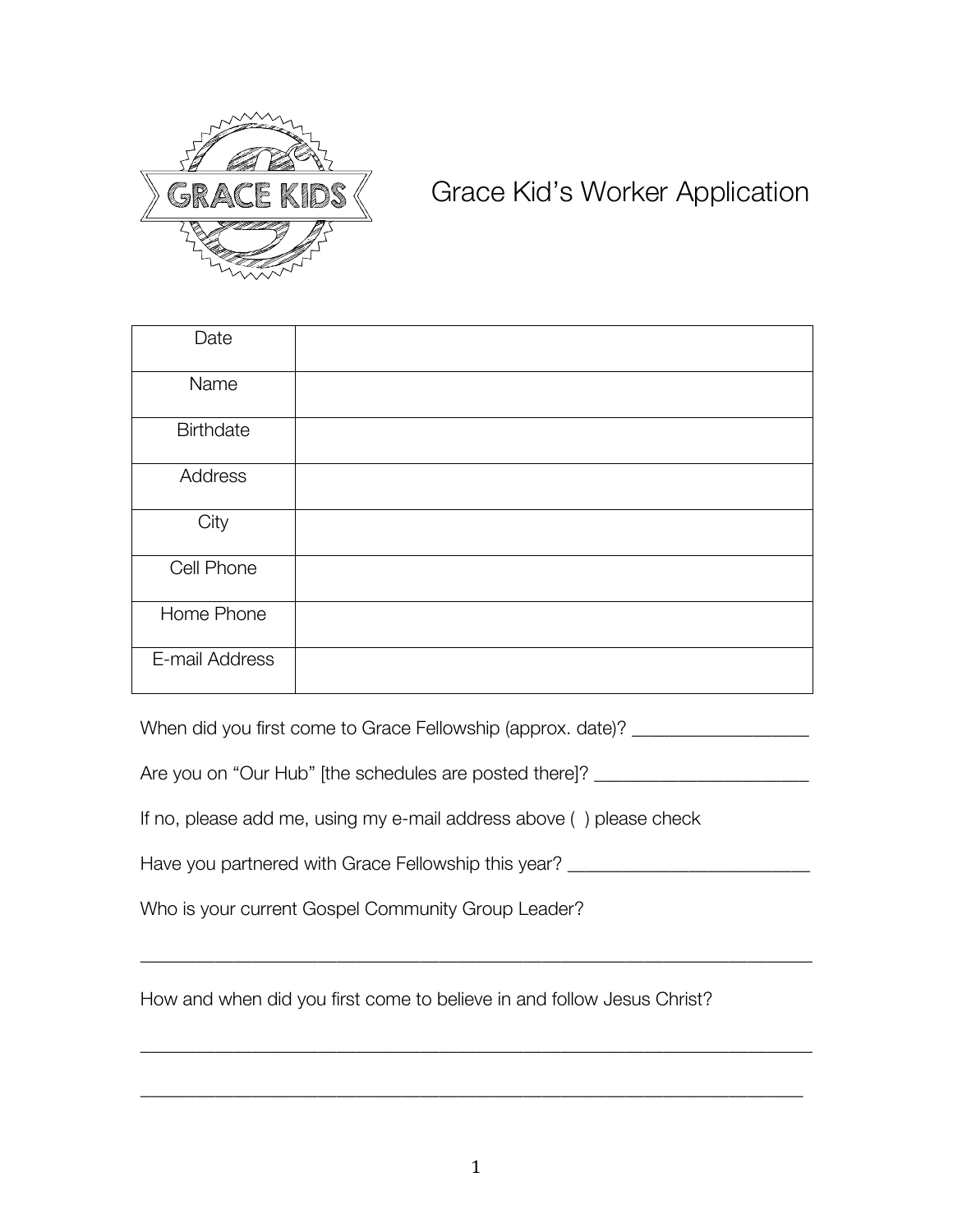Describe in your own words: What is the Gospel?

Who is Jesus?

List two adults for the below requirements who are not related to you, and who have specific knowledge of your character and ability to work with children:

\_\_\_\_\_\_\_\_\_\_\_\_\_\_\_\_\_\_\_\_\_\_\_\_\_\_\_\_\_\_\_\_\_\_\_\_\_\_\_\_\_\_\_\_\_\_\_\_\_\_\_\_\_\_\_\_\_\_\_\_\_\_\_\_\_\_\_\_\_\_\_\_

\_\_\_\_\_\_\_\_\_\_\_\_\_\_\_\_\_\_\_\_\_\_\_\_\_\_\_\_\_\_\_\_\_\_\_\_\_\_\_\_\_\_\_\_\_\_\_\_\_\_\_\_\_\_\_\_\_\_\_\_\_\_\_\_\_\_\_\_\_\_\_\_

\_\_\_\_\_\_\_\_\_\_\_\_\_\_\_\_\_\_\_\_\_\_\_\_\_\_\_\_\_\_\_\_\_\_\_\_\_\_\_\_\_\_\_\_\_\_\_\_\_\_\_\_\_\_\_\_\_\_\_\_\_\_\_\_\_\_\_\_\_\_\_\_

\_\_\_\_\_\_\_\_\_\_\_\_\_\_\_\_\_\_\_\_\_\_\_\_\_\_\_\_\_\_\_\_\_\_\_\_\_\_\_\_\_\_\_\_\_\_\_\_\_\_\_\_\_\_\_\_\_\_\_\_\_\_\_\_\_\_\_\_\_\_\_\_

\_\_\_\_\_\_\_\_\_\_\_\_\_\_\_\_\_\_\_\_\_\_\_\_\_\_\_\_\_\_\_\_\_\_\_\_\_\_\_\_\_\_\_\_\_\_\_\_\_\_\_\_\_\_\_\_\_\_\_\_\_\_\_\_\_\_\_\_\_\_\_\_

\_\_\_\_\_\_\_\_\_\_\_\_\_\_\_\_\_\_\_\_\_\_\_\_\_\_\_\_\_\_\_\_\_\_\_\_\_\_\_\_\_\_\_\_\_\_\_\_\_\_\_\_\_\_\_\_\_\_\_\_\_\_\_\_\_\_\_\_\_\_\_\_

1. Grace Fellowship Pastor or Gospel Community Leader (Past or Previous):

| Name   |  |
|--------|--|
| Phone  |  |
| E-mail |  |

2. Previous Pastor, Supervisor, or Friends (known minimum of two years):

| Name         |  |
|--------------|--|
| Phone        |  |
| E-mail       |  |
| Relationship |  |